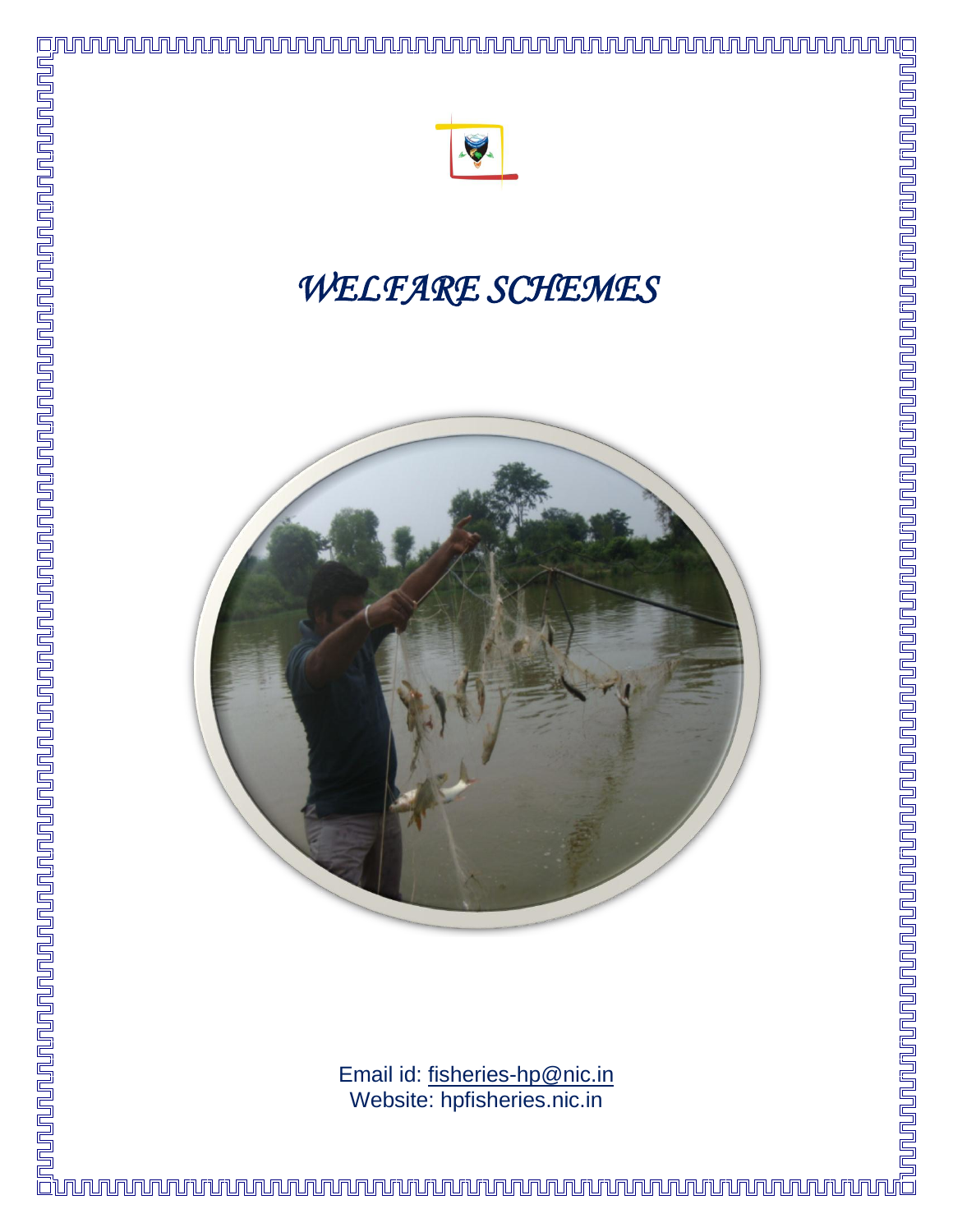<u>ININNANNINNANNINNANNINNANNINNANNINNANNINNANNINNANNINNANNINNANNINNANNINNANNINNANNINNANNINNANNINNANNINNANNINNAN</u>

#### STATE GOVT. SPONSORED WELFARE SCHEMES

#### **1. Reservoirs Fishermen Accident Insurance Scheme:**

All active fishermen working in the reservoirs have been insured for Rs. **1,00,000**/- in case of partial permanent disability and a cover of Rs. 10,000/- towards hospitalization expences. In case of death or permanent total disability a fisherman is insured for Rs. **2,00,000**/-. The insurance premium of Rs. **30**/- is being shared by the Government of India and Government of Himachal Pradesh in **50:50** ratio.

#### **2. Saving-cum-Relief Scheme (Close Season Assistance):**

Under this scheme each fishermen who is member of the cooperative society deposits Rs. **60**/- for ten consecutive fishing months from August to May. Proportionate amount is contributed by the Central and State Government with contribution of Rs.**600**/- and**600**/- respectively. The totalamount of Rs.**1800**/- thus, raised is distributed to the fishermen in two installments during the **'closed season'**.

#### **3. Fishermen Risk Fund Scheme:**

Under this scheme each reservoir fishermen contributes Rs. **20/** annually, to be collected from him at the beginning of the year while issuing the licenses. The State Government contribute an amount equal to the total contribution of the fishermen. The assistance from the fund to the fishermen is given only on loss of gill nets, wooden boats, and tents. Based on the present value of the equipments the compensation is given up to **33**% of the loss of each item. Maximum assistance is given in case of total loss/destruction of the equipment.

#### **4. Grant-in-Aid / Subsidy For Construction of Fish Ponds:**

Under this scheme subsidy up to maximum of Rs **5,000** for the construction/renovation of ponds is given. The subsidy is available @ **50**% of the total project cost to Scheduled Castes/Tribes, while other living below poverty line @ **33**%.

The State Government is also providing training and technical guidance to the entrepreneurs.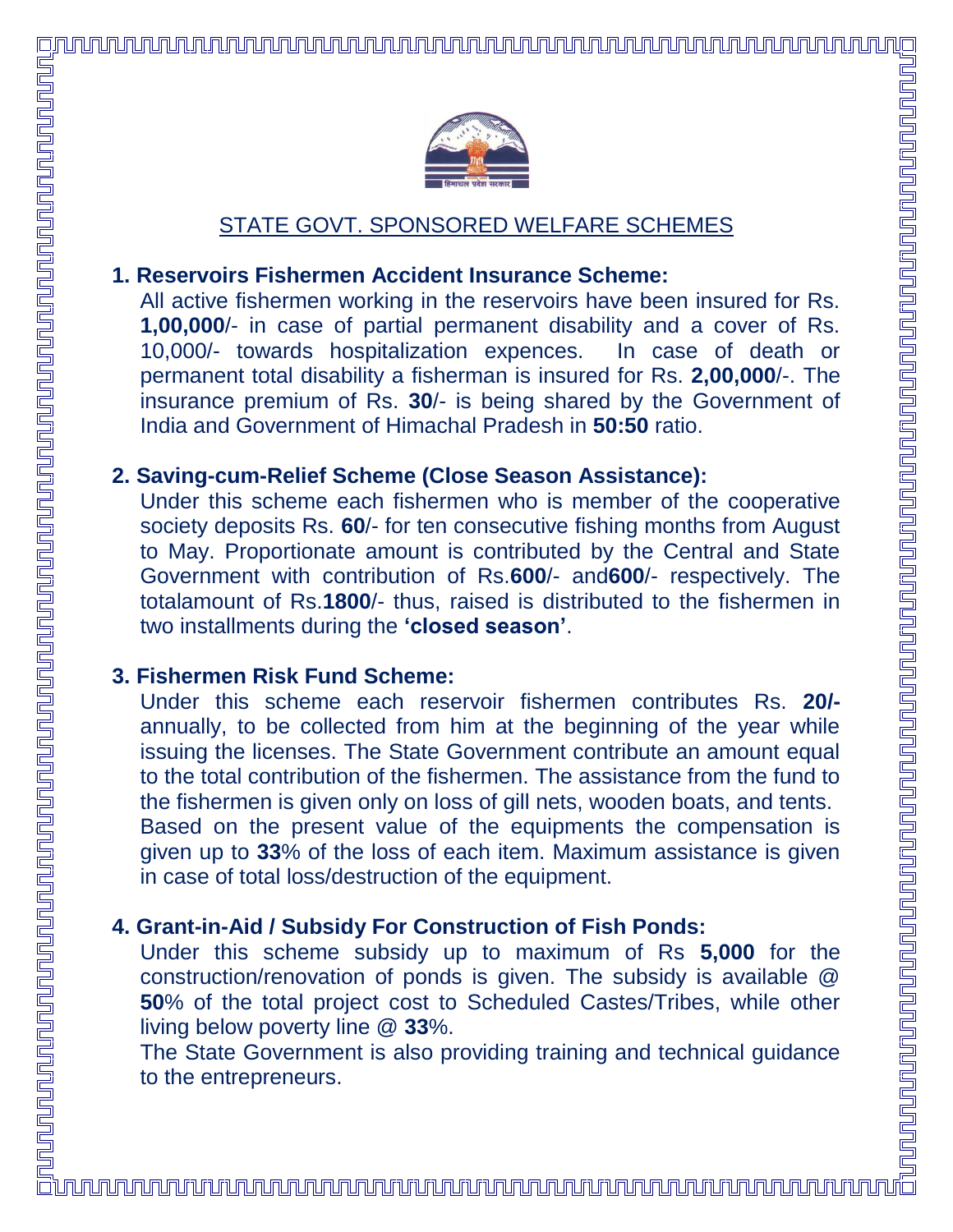#### **CENTRE GOVT. SPONSORED WELFARE SCHEMES**

#### **Objectives of the Fish Farmer's Development Agency**

- Reclaim and bring all potential water bodies such as swamps, silted up/ neglected ponds, water logged/ low lying areas etc. for optimum fish production;
- To build-up a trained cadre of fish farmers to undertakeintensive fish farming thus providing increasedemployment to rural unemployed;
- Strengthening of rural economy by making fish farmingeconomically viable;
- Financial assistance to fish farmers for excavating pondsor for improving existing water areas.
- To provide initial technical and financial assistance to thefish farmers.

## **1. Renovation/Reclamation of ponds and Tanks:**

The scheme envisages renovation/reclamation of old ponds and tanks which are owned or taken on lease by the farmers. The estimated per hectare renovation cost of the pond is Rs. **75,000**/- and subsidy @ **20**% with a maximum of Rs. **15,000** /- for Non Scheduled Castes / other fish farmers and for S.C/S.T it is Rs. **18,750/**-.per ha. (**25**%)

#### **2. Construction of New Ponds:**

This scheme has been introduced only during **1991-92** with an aim to create more ponds for increased fish production.

The unit cost of the scheme is Rs **4.00** lakhs per hectare. In the plain areas including arrangement water supply either in the form of tube-well or gravity flow. The subsidy component is available @ **20**% with a maximum of Rs. **80,000**/- per hectare for Non Scheduled Castes / other farmers and for S.C/S.T farmers it is **1,00,000/**- per hectare (**25**%).

# **3. Integrated Fish Farming:**

Population outburst and limited resources have necessitated integration of various activities, for increasing employment avenues, and enhanced productivity with minimum inputs.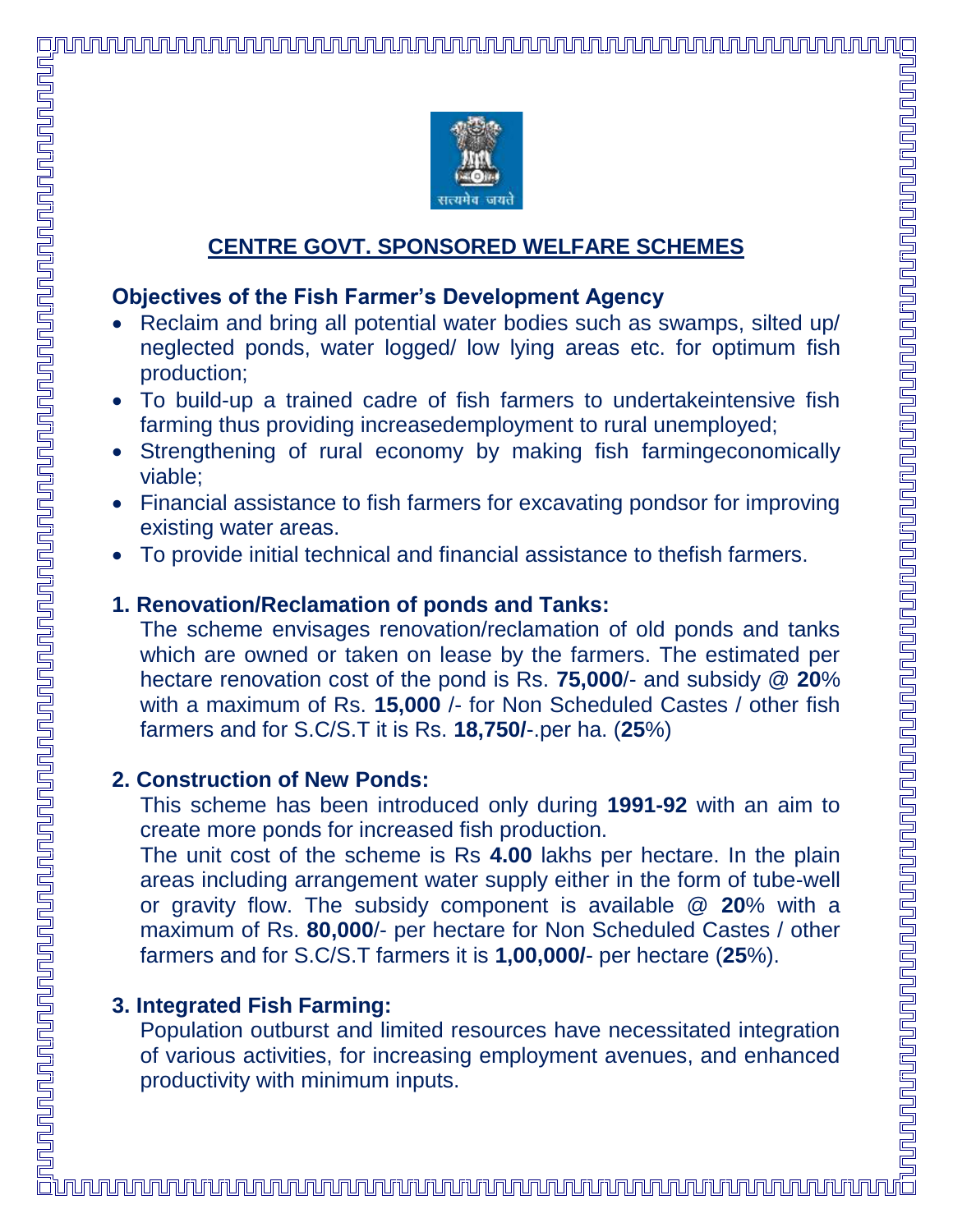The scheme envisages Assistance for setting up integrated units including hatcheries for Ornamental Fishes- Unit cost Rs. **15** lakhs which includes hatchery of **5-10** million capacity.

#### **4. Construction of Fresh Water Prawn & other Fish Hatchery:**

The scheme envisages Rs. **12.00** lakh for a fish seed hatchery with **10** million (fry) capacity for the plain areas and Rs. **16.00** lakh with same capacity for the hill States/ districts. Subsidy @ **10**% with a maximum ceiling of Rs.**1.20** lakhs in the plain and Rs. **1.60** lakhs in the hilly areas for entrepreneurs only.

#### **5. Establishment of Fish Feed Unit:**

For setting up of a fish feed unit the Govt. of India sanctioned the cost@ Rs. **7.5 lakh** for building, machinery and equipment. These will be set up in the private sector. Subsidy @ **20**% with a maximum ceiling of Rs. **1.50**  lakh is admissible for each entrepreneurs.

#### **6. Subsidy on 1stYear Inputs:**

The fish farmers who avail the benefits of Grant-in-Aid subsidy for the renovation and construction of ponds are also provided subsidy on the purchase of 1st year inputs such as fish seed, feed and manure etc.@ **20**% with a maximum ceiling of Rs **10,000**/- per hactare for all farmers except SC's/ST's for whom it is Rs. **12,500/-** per hectare.(**25**%). The total cost per hectare. has been allowed Rs**.30,000/-**

# **SCHEMES FOR YOUTHS**

#### **1. Construction of New Ponds:**

Assistance for construction of a pond(size 1ha.) Rs. **1,00,000/**- for SC/ST and Rs. **80,000/-** for General Category farmers.

#### **2. Reclamation/ Renovation of Ponds:**

Assistance for a pond (size 1 hac.) Rs. **18,750**/- for SC/ST and Rs.**15,000/-** for General category farmers.

#### **3. First Year Inputs:**

Assistance for a pond of one hectare. Rs. **12,500/**- for SC/ST's and Rs. **10,000**/- for general category farmers.

# **4. Integrated Fish Farming:**